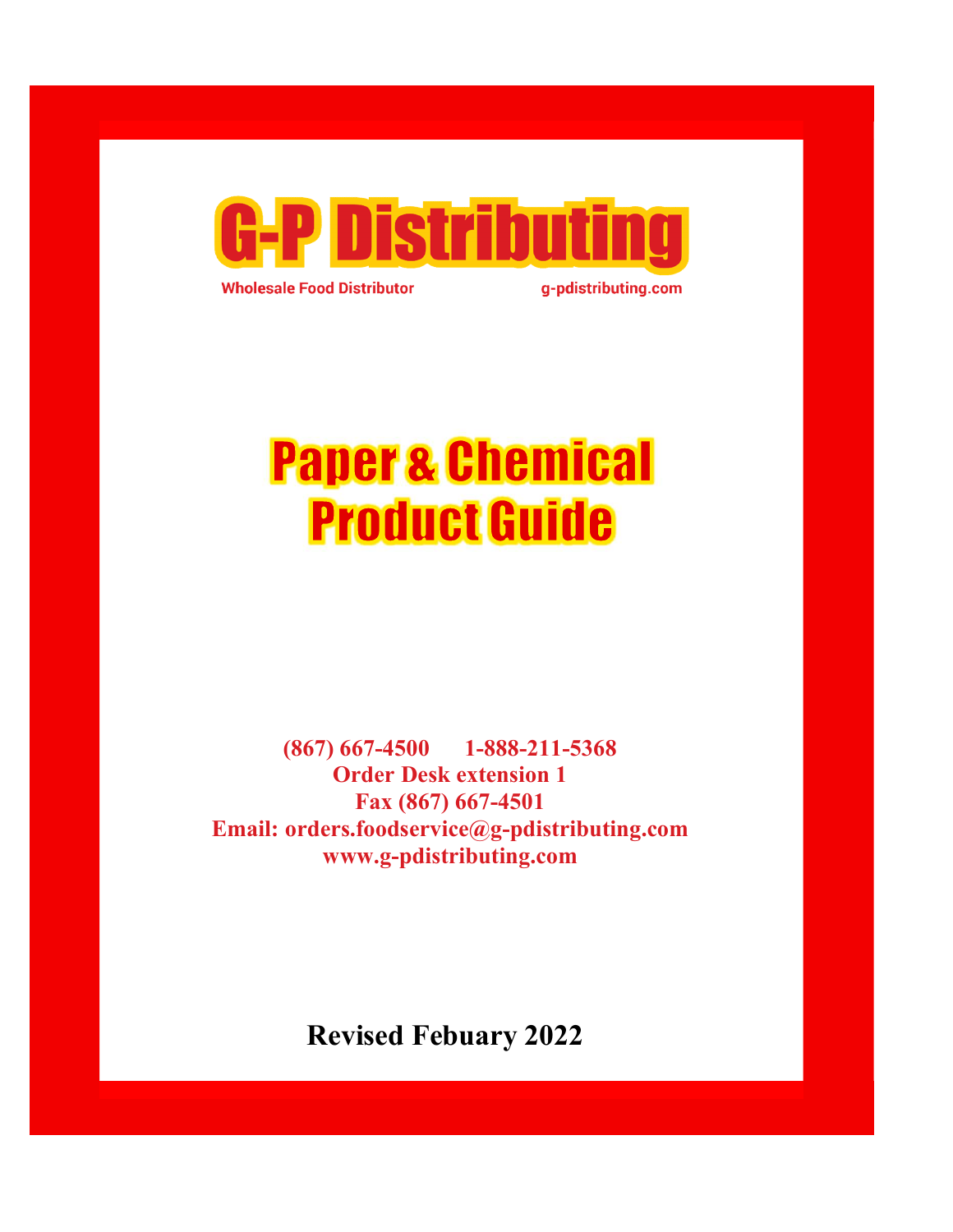#### Ordering from G-P Distributing

**Ordering from G-P Distributing**<br>
Orders can be faxed, emailed or called in.<br>
Order Desk: 867-667-4500 ext. 1<br>
Fax: 867-667-4501<br>
ail: orders.foodservice@g-pdistributing.com **Ordering from G-P Distributing**<br>Pars can be faxed, emailed or called in.<br>Order Desk: 867-667-4500 ext. 1<br>Fax: 867-667-4501<br>Pars: foodservice@g-pdistributing.com Fax: 867-667-4501 Email: orders.foodservice@g-pdistributing.com **Ordering from G-P Distributing**<br>
Orders can be faxed, emailed or called<br>
Order Desk: 867-667-4500 ext. 1<br>
Fax: 867-667-4500 ext. 1<br>
Email: orders.foodservice@g-pdistributing<br> **In Town Delivery**<br>
All delivered orders are s **Ordering from G-P Distributing**<br>
Orders can be faxed, emailed or called in.<br>
Order Desk: 867-667-4500 ext. 1<br>
Fax: 867-667-4501<br>
Email: orders.foodservice@g-pdistributing.com<br>
In Town Delivery<br>
All delivered orders are su

All delivered orders are subject to a delivery fee of \$9.99. If an order is under the \$500 minimum there will be an additional freight charge of \$21.99.

#### Morning Deliveries (Monday to Friday)

Orders need to be received by 3pm the day before delivery. Add-ons need to be in by 4pm the day before delivery.

#### Afternoon Deliveries (Monday to Friday)

#### Pick up Orders

#### Pick-up Orders (Monday to Friday)

Orders need to be received 2 hours prior to picking up your order. Add-ons or changes to orders need to be arranged prior to picking up your order. Orders cannot be altered during pickup. **Afternoon Deliveries (Monday to Friday)**<br>Orders and add-ons need to be in by 10am the same day as delivery.<br>**Pick up Orders**<br>Orders need to be received 2 hours prior to picking up your order.<br>Add-ons or changes to orders

Pick-ups are from 8am to 4:30pm

#### Speed Sheets

Once an account has been established and orders have been placed an order form can be generated by using your account history. The order form may be used for up to 8 orders. stationary and End of Season Returns<br>ed for up to 8 orders.<br>When the Same Beat of Season Returns<br>and End of Season Returns<br>and End of Season Returns<br>and Same Sconding Woods of Charles and Sconding Woods of Cheralism<br>8:00am

#### Special Orders

### **Returns**

A 25% Restocking Fee may apply for Special Orders and End of Season Returns Returns and Claims must be done within 24 hours.

## Hours of Operation

Monday to Friday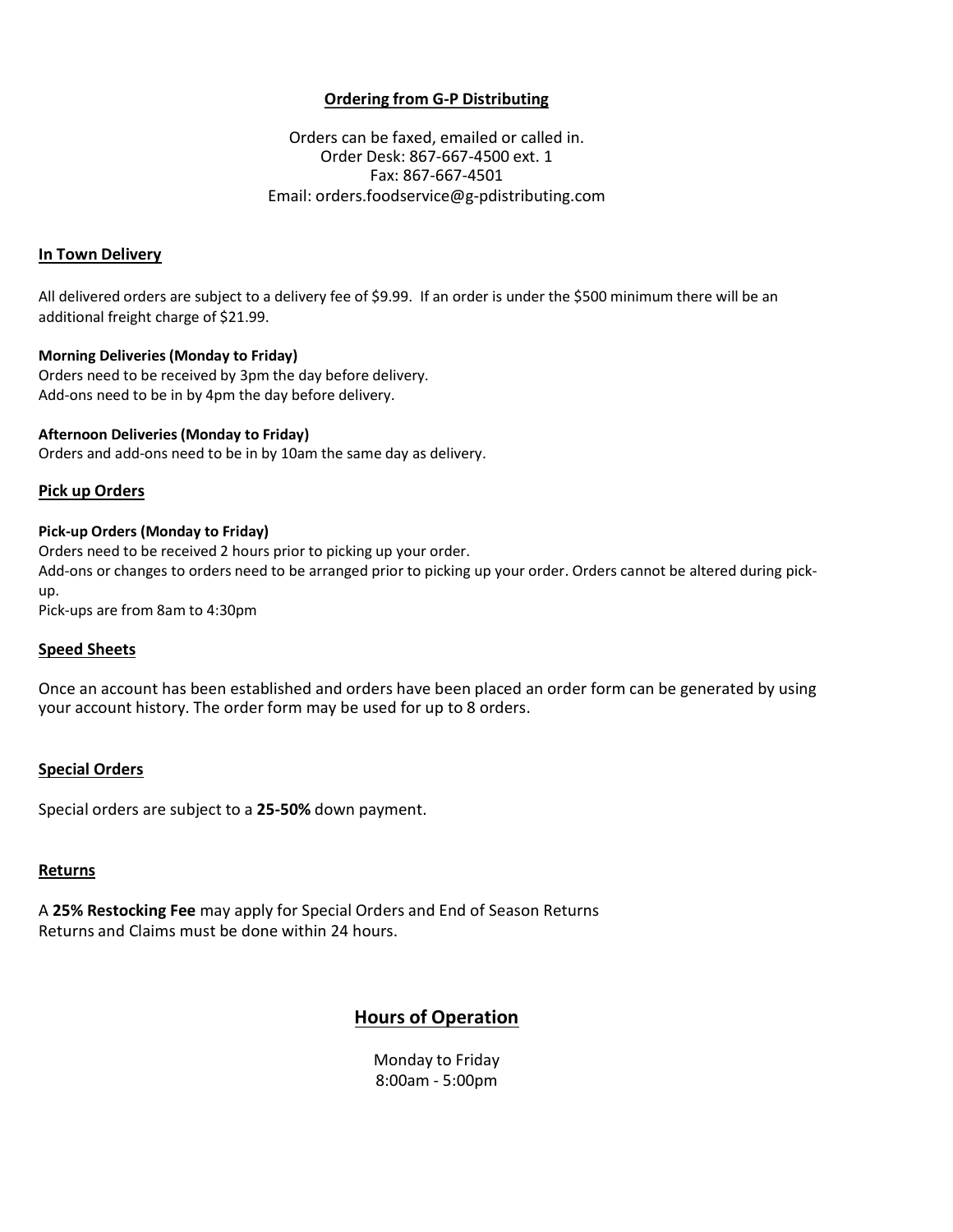| 547828               | <b>BOUNCE VENDING 156/2PK</b>                                        | \$110.28                 | 0955-04              | SOAP HAND ORNG GOJO 4L CSCD                                                     | \$       | 24.98          |
|----------------------|----------------------------------------------------------------------|--------------------------|----------------------|---------------------------------------------------------------------------------|----------|----------------|
| 41680                | <b>BROOM CORN SYNTHETIC BLK WOOD</b>                                 | \$31.70                  | 55896                | SOAP HAND PINK 5L                                                               | \$       | 16.83          |
| 6324                 | BROOM PUSH MED WOOD 24"                                              | 16.61<br>S.              | 572073               | SWIPES WHITE 13"x21" 100PK                                                      | \$       | 86.88          |
| 53396                | <b>BUCKET 6 QT CLEANING GREEN</b>                                    | \$<br>12.83              | 17903331             | TISSUE 2PLY 5620 PUREX 8/1000'                                                  | \$       | 51.82          |
| 152885C              | CLEANER EP50 DISINFECTANT 18.9 LITER                                 | \$195.51                 | 17905705             | TISSUE 2PLY 5705 PUREX 60ROLL                                                   | \$       | 64.02          |
| 32561                | CLEANER ESPRESSO CAFIZA 2002                                         | \$<br>12.02              | 14104402             | TISSUE 2PLY BATH MINI 12/751'                                                   | \$       | 59.29          |
| J433C233             | RINSE AIDE GLASS BRITE 20L                                           | \$161.85                 | 15400330             | TISSUE 2PLY SCOTT 40ROLL 4804002                                                | \$       | 40.07          |
|                      | <b>OST-J436C236</b> SANITIZER 12% LIQUID CHLORINE 20L                | \$<br>69.46              | 14101293             | TISSUE 2PLY TORK 110292A 36ROLL                                                 | \$       | 77.73          |
| 15201615             | DESCALER 4/4L SUMA                                                   | \$161.33                 | 17900071             | TISSUE FACIAL 2PLY WS 8301 100CT 30/CASE                                        | \$       | 34.77          |
| 162244C              | DISPENSER FOR EP50                                                   | \$438.78                 | 14100924             | TISSUE 2 PLY 8.8" JUMBO BATH 12/CASE                                            | \$       | 51.61          |
| 609328241            | <b>JOUST MOP REFILL 24" YELLOW VILEDA</b>                            | \$<br>27.58              | 121201               | TOWEL C/PULL TORK 6/600'                                                        | \$       | 65.25          |
| 60936624             | DUST MOP REFILL 24" 10PK                                             | \$143.72                 | 17903312             | TOWEL ROLL 1600 WS 12/500'                                                      | \$       | 71.50          |
| 25024                | DUST MOP REFILL BLUE 24"                                             | \$<br>25.94              | 17901860             | TOWEL ROLL 1860 8" BR ESTEEM 12/350'                                            | \$       | 48.86          |
| 414110               | EASY OFF OVEN CLNR H/D 12/400ML                                      | \$<br>91.48              | 17903314             | TOWEL ROLL 1880 2PLY 11" WS 2                                                   | \$       | 66.34          |
| 167413301            | CLEANER FLOOR CHALLENGER 5L DUSTBANE                                 | \$<br>24.12              | 75000260             | TOWEL ROLL 2PLY 11" P/S                                                         | \$       | 42.82          |
|                      |                                                                      | \$                       |                      |                                                                                 | \$       |                |
| 68030020<br>68035201 | GARB BAGS 20x22 CLEAR REG 500PK                                      | 33.74<br>\$<br>29.46     | 14100490<br>14101351 | TOWEL ROLL 7.7 6x900 TORK                                                       | \$       | 72.63<br>52.90 |
|                      | GARB BAGS 20x22 REG BLK 500PK                                        |                          |                      | TOWEL ROLL 8" BR RK350L TORK                                                    |          |                |
| 68030021             | GARB BAGS 20x22 WHITE REG 500PK                                      | \$<br>32.56              | 14100538             | TOWEL MULTIFOLD MB540A WHITE                                                    | \$<br>\$ | 42.34          |
| 68030027             | GARB BAGS 26x36 CLEAR REG 250PK                                      | \$<br>31.46              | 14101841             | TOWEL S/FOLD SB1840A 16/250PK                                                   |          | 42.82          |
| 68030030             | GARB BAGS 26x36 REG BLK 250PK                                        | \$<br>33.46              | 14101855             | TOWEL S/FOLD SK1850A TRK 16/25                                                  | \$       | 33.81          |
| 68038102             | GARB BAGS 26x36 XSTRONG 125PK                                        | \$<br>25.00              | 89900C               | APRONS 28"x46" DISPOSABLE 5/100PK                                               | \$       | 75.12          |
| 68030040             | GARB BAGS 30x38 CLEAR 250PK                                          | \$<br>43.06              | 521211               | BAGS 12# BROWN 000550 2/500PK KRAFT                                             | \$       | 83.67          |
| 68038301             | GARB BAGS 30x38 XSTRONG BLK 125PK                                    | \$<br>28.81              | 348722               | BAGS 20# PAPER HEAVY 500PK                                                      | \$       | 110.75         |
| 68030005             | GARB BAGS 35x50 CLEAR 125PK                                          | \$<br>41.88              | 829713               | BAGS 5 BAKERY WHT 001100 500PK                                                  | \$       | 33.05          |
| 57760002             | GARB BAGS 35x50 XSTRONG 100PK                                        | \$<br>37.00              | 204016               | BAGS 6# BROWN 001390 500PK KRAFT                                                | \$       | 35.30          |
| 68030086             | GARB BAGS 35x 50 CLEAR CMPSTB 125 pack                               | \$127.35                 | 169508               | BAGS 8# BROWN 001400 500PK KRAFT                                                | Ś.       | 49.32          |
| 68038701             | GARB BAGS 42x48 XSTRONG 75PK                                         | \$<br>34.82              | 337733               | BAGS CHECKSTAND 10610 500PK                                                     | \$       | 115.04         |
| 504258               | GRILL BRICKS 4x4x8 12PK GB12                                         | Ś.<br>52.77              | 209601               | BAGS POLY 12LB 200PK                                                            | \$       | 13.27          |
| 52513                | HANDLE WOOD TAPERED END 60"                                          | \$154.62                 | 209643               | BAGS CLEAR 10LB 200PK                                                           | \$       | 9.81           |
| 175083               | MR CLEAN FLOOR CLEANER 3/3.78L                                       | \$<br>73.76              | 209593               | BAGS CLEAR 20LB 100PK                                                           | \$       | 10.61          |
| J433C233             | RINSE AIDE GLASS BRITE 20L                                           | \$161.85                 | 108837               | BAGS EZ TEAR ROLL 2/1300PK                                                      | \$       | 70.69          |
|                      | <b>OST-J436C236</b> SANITIZER 12% LIQ CHLORINE 20L                   | \$<br>69.46              | 307769               | BAGS FREEZER LRG ZIPLOC 00450 12/14PK                                           | \$       | 54.42          |
| <b>GBG236</b>        | SANITIZER HAND 24/80Z(236ml)                                         | \$383.49                 | 19032C               | BAGS GRS PRF SAND 6x2x9 1000PK                                                  | \$       | 43.13          |
| <b>OST-C237-LS</b>   | QUAT TEST STRIPS 12FT ROLL 10/BX                                     | \$<br>20.94              | 216911               | BAGS HAMB FOIL 6.5x1x8 1000PK                                                   | \$       | 179.15         |
| 67421311             | SOAP HAND FOAM ONE SHOT 4/800ML                                      | \$<br>68.03              | 880641               | BAGS ICE 10x16x1.5 5LBS 1000PK                                                  | Ś.       | 108.96         |
| 18202100             | BOXES CAKE 14x14x6 50PK                                              | \$<br>86.73              | 521294               | BAGS LIQ 6x2x15 30190 1500PK 1 BOTTLE                                           | \$       | 31.99          |
| 93048                | BOXES CAKE 25X17X5 FULL SLAB WHITE 25/CASE                           | \$129.85                 | 209874               | BAGS POLY 1LB 200PK                                                             | Ś        | 3.73           |
| <b>SPC663</b>        | BOXES CAKE 6.5"x6.5"x3.5" 250PK                                      | \$<br>90.16              | 892281               | BAGS POLY CLR BAKERY 10x16x3 2500PK                                             | \$       | 116.59         |
| <b>SPC6625</b>       | BOXES CAKE 6X6x2.5"-- 250PK                                          | \$<br>64.89              | 217174               | BAGS SAND WAX 6x9 630210 1000PK DELUXE                                          | \$       | 54.62          |
| 60830500             | BOXES CAKE 8"x5.5 "x3.5" 250PK                                       | \$100.46                 | 826032               | <b>BAGS T SHIRT STANDARD 2000PK</b>                                             | \$       | 77.38          |
| 18001390             | BOXES CAKE 8"x8"x3.5" 250PK                                          | \$103.09                 | 930727               | BAKING CUPS LRG 5"x2" 500PK                                                     | \$       | 8.94           |
| 60831801             | BOXES CAKE 9"x9"x4" 200PK                                            | \$123.20                 | 610980               | BAKING CUPS TULIP PAPER 6/12EA                                                  | \$       | 20.33          |
| 663SPC               | BOXES CAKE 9"x9"x2.5" 250PK                                          | \$<br>99.34              | 30                   | BAR WIPES 16"x19" COTTON 12/CASE                                                | \$       | 10.91          |
| 1201                 | <b>BREAD TAGS 3000PK</b>                                             | \$<br>28.62              | 34789226             | BOWL 10oz FOAM GPAK 10C 20/25PK                                                 | \$       | 50.33          |
| <b>JVRWCBR10</b>     | CAKE CIRCLES 10" WHITE 25PK                                          | \$<br>35.28              | 80252GCE             | <b>BOWL 12oz CMPSTB NATURE 500PK</b>                                            | \$       | 111.14         |
| 1010                 | CAKE SQUARE 10"x10" 65PK GOLD/SILVER                                 | \$<br>33.81              | 34789227             | BOWL 12oz FOAM GENPAK 12C 20/25P                                                | \$       | 59.43          |
| <b>JVRFWS16</b>      | CAKE BOARDS 16" SQUARE FOIL WRAPPED                                  | \$<br>73.31              | 80253GCE             | <b>BOWL 16oz CMPSTB NATURE 500PK</b>                                            | \$       | 129.51         |
| <b>JVRFW1826</b>     | CAKE BOARDS 18"X26" 25PK FOIL WRAPPED                                | \$158.22                 | 34789228             | BOWL 16oz FOAM GPAK 16C 20/25P                                                  | \$       | 61.09          |
|                      | <b>JVRGS65R1050</b> CAKE CIRCLES 10" GOLD/SILVER 50PK                | \$<br>26.46              | 34789232             | BOWL 32oz FOAM GPAK 32CT 20/25PK                                                | \$       | 96.26          |
|                      | JVRGS65R1250 CAKE CIRCLES 12" 50PK GOLD/SILVER                       | \$<br>35.65              | 80251GCE             | <b>BOWL 8oz CMPSTB NATURE 1000PK</b>                                            | \$       | 164.15         |
| 1650                 | CAKE CIRCLES 16" 50PK GOLD/SILVER                                    | \$<br>53.90              | 34789224             | BOWL 802 FOAM GPAK 8C UPC 20/25PK                                               | \$       | 37.29          |
| <b>JVRGS65R750</b>   | CAKE CIRCLES 7" 50PK GOLD/SILVER                                     | \$<br>22.05              | 42229                | BOXES 960PATH SNACK SIZE DIXIE                                                  | \$       | 112.44         |
|                      | <b>JVRGS65R950</b> CAKE CIRCLES 9" GOLD/SILVER 50PK                  | \$<br>27.21              | 421883               | BOXES 8x4.5x2.8 BON APPETIT 400PK TAKE OUT                                      | \$       | 156.35         |
| 4629622              | CLOTH CHEESE 2 YD X 36"                                              | \$<br>3.87               | SPC10102             | BOXES CAKE 10"x10"x2.5" 200PK                                                   | \$       | 132.15         |
|                      | <b>FOLBP01EARTH CTN BIO PLUS #1 EARTH 450PK</b>                      | \$121.73                 | <b>SPC10105</b>      | BOXES CAKE 10"x10"x5" 100PK                                                     | \$       | 89.67          |
| 73136                | CONTAINER DELI 16 OZ WITH LID 240 PACK                               | \$<br>70.82              | 60832304             | BOXES CAKE 12x12x5 --100 PACK                                                   | \$       | 110.29         |
| AYES32A              | CONTAINER DELI 32oz WITH LID 240/CASE                                | \$128.99                 | 937276               | DOILIES 5" 8/250PK                                                              | \$       | 56.62          |
| 73134                | CONTAINER DELI 8 OZ WITH LID 240 PACK                                | \$<br>85.20              | 937284               | DOILIES 6" 8/250PK                                                              | \$       | 69.53          |
| 34780581             | CUP 10oz FOAM 100M GPAK 20/50PK                                      | \$.<br>62.78             | 9372844              | DOILIES 6" 250PK                                                                | \$       | 8.70           |
| 34786202             | CUP 10oz HOT TERRA 20/50PK                                           | \$105.56                 | 937367               | DOILIES 8" 8/250PK                                                              | \$       | 115.92         |
| 80624GCE             | CUP 10oz NATURE CMPSTB 1000PK                                        | \$143.49                 | 9373677              | DOILIES 8" 250PK                                                                | \$       | 14.49          |
| 18206425             | CUP 10oz PAPER MISTQUE 20/50PK                                       | \$101.58                 | 473660               | FILTER COFFEE BUNN 1000PK                                                       | \$       | 15.45          |
| 80625GCE             | CUP 12oz NATURE CMPSTB 1000PK                                        | \$178.80                 | 435396               | FILTER COFFEE/TEA BREWER BUNN 500PK                                             | \$       | 21.04          |
| 50202GCE             | CUP 12oz COLD CLR CMPSTB 1000PK                                      | \$247.86                 | 504316               | FILTER CONE SHORT 10" 50PK                                                      | \$       | 17.46          |
| 34783115             | CUP 12oz FOAM GENPAK 120M 40/25PK                                    | \$<br>67.75              | 362830               | FOIL 18" HVY DTY RYNLD 45CMx100M                                                | \$       | 39.19          |
| 34786203             | CUP 12oz HOT PAPER HD330 DRK 20/50PK                                 | \$119.20                 | 67400                | FOIL 7" ROUND CONT 250PK Y52730                                                 | \$       | 39.87          |
|                      |                                                                      |                          |                      |                                                                                 |          | 171.15         |
|                      |                                                                      |                          |                      |                                                                                 |          |                |
| 50208GCE<br>34780267 | CUP 16/18oz COLD CLR CMPSTB 1000PK<br>CUP 16oz FOAM 160M GPAK20/25PK | \$273.60<br>\$.<br>53.17 | 267031C<br>46831055  | FOIL 9" ROUND CONTAINERS 14950 500pk<br>FOIL INS SAND. WRAP 12x12 1000PK 811055 | \$<br>\$ | 70.41          |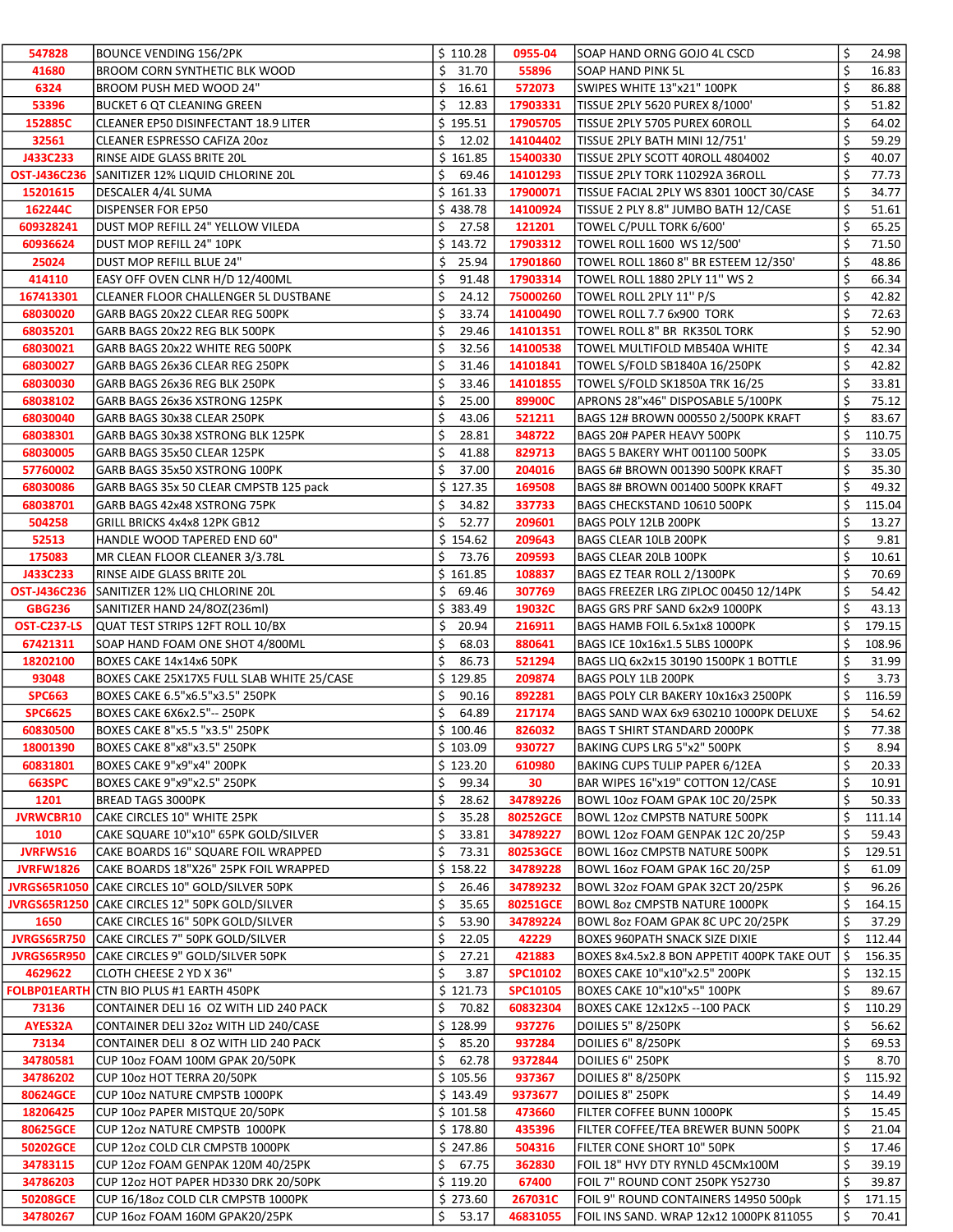| 34786204           | CUP 16oz HOT DRK PAPER CAFE G.P 20/50PK           | \$137.97     | 362509           | FOIL SHEET POPUP 9.5"x10" 500PK                           | \$ | 28.74  |
|--------------------|---------------------------------------------------|--------------|------------------|-----------------------------------------------------------|----|--------|
| <b>80626GTHGCE</b> | CUP 16oz NATURE CMPSTB 1000PK                     | \$182.90     | 217075           | FOIL SHEET THERMAL 12x12 1000PK                           | \$ | 112.82 |
| 503391             | CUP 20oz COLD 20CD 20/50PK GENPAK SWIRL           | \$193.28     | 46831006         | FOIL INS WRAP 14x16 811006 1000PK                         | \$ | 158.00 |
| 34785001           | CUP 20oz HOT GOURMET 20H600 15/40PK GENPAK        | \$126.39     | 122037C          | FORKS WRAPPED IND BLACK                                   | \$ | 66.36  |
| 50204GCE           | CUP 2002 NATURE CMPSTB 1000PK HOT                 | \$294.53     | 80651GCE         | FORKS 7" BIO 1000PK                                       | \$ | 68.48  |
| 261102             | <b>CUP 2oz BLACK PLASTIC 250PK</b>                | \$<br>10.52  | 80671GCE         | FORKS 7" CMPSTB 1000PK                                    | \$ | 105.02 |
| 50101GCE           | CUP 202 CLEAR CMPSTB NATURE 2000PK PLA            | \$118.65     | 491761           | FORKS MED FPMW-WT-C 1000PK H.S.                           | \$ | 26.31  |
| 12500428           | <b>CUP 2oz TRANS PLASTIC 250PK</b>                | \$.<br>15.46 | 132030C          | FREEZER PAPER RED 18x18 1000PK                            | \$ | 99.64  |
| 61824C             | CUP 3.25oz PORT TRANS 250PK                       | \$<br>24.26  | 124759C          | GLOVES LRG HEAT F/GLASS 12PK                              | \$ | 168.73 |
| 50103GCE           | CUP 4oz NATURE CMPSTB 2000PK PLA                  | \$232.80     | 124758C          | GLOVES MED HEAT F/GLASS12PK                               | \$ | 168.73 |
|                    |                                                   |              |                  |                                                           | \$ |        |
| 629220             | CUP 5.5oz SOUFFLE CLR 2500PK                      | \$175.05     | 327179C          | GLOVES LRG 143 POLY CLR 500PK                             |    | 17.85  |
| 61439              | CUP 7oz CLEAR GC7 PLA 20/50PK                     | \$116.85     | 123016C          | GLOVES LRG LATEX 849 100PK                                | \$ | 32.98  |
| 507111             | CUP 7oz CLEAR POLAR 20/50PK                       | \$<br>88.38  | 123016C          | GLOVES LRG LATEX 849 100PK                                | \$ | 32.98  |
| 34789212           | CUP 7oz FOAM 700M GPAK 20/50PK                    | \$<br>35.68  | 223754C          | GLOVES LRG NITEECH 385 100PK                              | \$ | 32.47  |
| 34783121           | CUP 8oz FOAM 800M GPAK 20/50PK                    | \$<br>46.88  | 327178C          | GLOVES MED 142 POLY CLR 500PK                             | \$ | 17.85  |
| 34782510           | CUP 8oz HOT PAPER HD225 20/50PK                   | \$<br>96.46  | 223753C          | GLOVES MED 375 NITEECH 100PK                              | \$ | 32.47  |
| 80623GCE           | <b>CUP 802 NATURE CMPSTB 1000PK</b>               | \$141.80     | 123013C          | GLOVES MED 839 LATEX EXAM SILKTEK 100PK                   | \$ | 25.99  |
| 629220             | CUP CLR 5.5oz SOUFFLE CLR 2500PK                  | \$127.42     | 223294C          | GLOVES MED VINYL 1233CF 100PK                             | \$ | 25.43  |
| 122948C            | <b>CUTLERY MEAL KIT</b>                           | \$<br>92.68  | 609784           | <b>GLOVES MED LATEX YELLOW 12PK</b>                       | \$ | 22.95  |
| 612                | CUTLERY MEAL KIT HSMK-61 6PC BLK 250/PK KRS       | \$113.19     | 124860C          | GLOVES NITRILE LRG 962 100PK                              | Ś  | 57.36  |
| 440210205          | DOILIES 10" 500PK                                 | \$<br>25.73  | 60201GCE         | GLOVES MED NITRILE 4MM 200/BOX                            | \$ | 62.63  |
| 44020413           | DOILIES 12" ROUND 500PK                           | \$<br>39.28  | 750005785        | GLOVES SM 223 VINYL 100PK                                 | \$ | 23.39  |
| 937268             | DOILIES 4" 8/250PK                                | \$<br>40.10  | 123223C          | GLOVES XL 657 VINYL P/FREE 100                            | \$ | 26.18  |
| 504100             | LID 16/20oz T/S GPAK FBS160 10/100PK              | \$<br>63.93  | 871681           | <b>GUEST CHECKS 10PK</b>                                  | \$ | 24.51  |
| 56029              | LID 2oz (1.5oz) CLR CUP 125PK                     | \$<br>5.70   | 984112           | HAIR NETS INVISIBLE 144PK                                 | \$ | 41.35  |
| 50101LGCE          | LID 2oz CMPSTB PC NATURE 2000P                    | \$<br>95.19  | 447201           | HOT DOG BOATS 6" LAPACA 500PK                             | \$ | 18.17  |
| 56618C             | LID 3.25/7oz CLEAR 125PK PL4N                     | Ś<br>6.56    | 80636GCE         | JAVA JACKETS 10/20oz CMPSTB 1000PK                        | Ś  | 71.12  |
| 504118             | LID 3.5/7oz FBS700S GPAK 10/100PK                 | \$<br>48.42  | 51188C           | JAVA JACKETS PREASSEMBLE 1300PK 12-20oz                   | \$ | 122.51 |
| <b>50103LGCE</b>   | LID 4oz CLEAR NATURE 2000PK PL                    | \$119.04     | 80652GCE         | KNIVES 7" CMPSTB 1000PK                                   | \$ | 68.48  |
|                    | <b>50103FLXGCE</b>   LID 7/90z FLAT 1000PK COMP   | \$.<br>65.30 | 491688           | KNIVES MED KPMW-WT-C 1000PK H.S.                          | \$ | 26.14  |
|                    | <b>WMCSSQ01WN LID 8/40oz FOR DELI CONT 1000PK</b> | \$<br>79.87  | <b>EBIWKNIFE</b> | KNIVES WOODEN 1000PK                                      | \$ | 51.18  |
| 698639             | LID 8HDL DOME WHT FOR 802 GENPAK 10/100PK         | \$<br>64.86  | 122090C          | KNIVES WRAPPED WHITE 1000PK                               | \$ | 22.73  |
| <b>80251LCPGCE</b> | LID 802 BOWL CMPSTB 1000PK                        | \$167.16     | 517474           | LID 10/12oz DOME FBD100 WHT GPAK                          | \$ | 85.85  |
|                    | LID 80z CUP CMPSTB 1000PK                         | \$144.92     | 536607           | LID 10/12oz FB100 GPAK 10/100PK                           | \$ | 63.45  |
| 80711CPGCE         |                                                   | \$<br>92.74  |                  |                                                           | \$ | 78.10  |
|                    |                                                   |              |                  |                                                           |    |        |
| 267025C            | LID FOIL 9" CONTAINER 500PK                       |              | 524066           | LID 10/20oz DOME HOT 14HDL-BL                             |    |        |
| 75004381           | NAPKIN BEV 4/FLD 4000PK P/SOURCE                  | Ś            |                  | 35.59 80252LCPGCE LID 12/16/32oz BOWL CMPSTB 500          | \$ | 142.68 |
| 437491             | NAPKIN DIN 1PLY 7955 8FLD WS 10/300PK             | \$           |                  | 72.43   50201DLHGCE LID 12/24oz DOME COLD CUP CMPS        | \$ | 134.37 |
| 103075             | NAPKIN DIN 1PLY MOKA 2943A1 8F                    | \$           |                  | 55.65   <b>50201FLXGCE</b> LID 12/24oz FLAT CMPSTB CLR 10 | \$ | 92.34  |
| 17907655           | NAPKIN DIN 2PLY 7655 8FLD WS 16/188PK             | \$<br>85.58  | 742304           | SKEWER BAMBOO 8" 100PK                                    | \$ | 1.12   |
| 17903363           | NAPKIN DISP WS 8100 12/750PK                      | \$<br>66.52  | 80653GCE         | SPOONS SOUP 7" CMPSTB 1000PK                              | \$ | 84.01  |
| 908EX              | NAPKIN ENVIRO PRINT 6000PK                        | \$.<br>81.45 | 491811           | SPOONS SOUP MED SPMW-WT-C 1000PK H.S.                     | S  | 19.25  |
| <b>DX606E</b>      | NAPKIN XPRESSNAP 6000PK                           | \$<br>60.67  | 491787           | SPOONS TEA MED TPMW-WT-C 1000PK H.S.                      | \$ | 26.14  |
| 603910             | PAPER FREEZER 18" 9/164FT                         | \$275.49     | 80684GCE         | SPOONS 4" WOODEN MINI 2000PK                              | \$ | 96.65  |
| 46839676           | PAPER PARCHMENT 17x25 1000PK                      | \$120.00     | 242305           | STIR STICKS 4.5" 1000PK                                   | \$ | 3.07   |
| 60950015           | PAPER PATTY DELUXE 1000PK                         | \$<br>9.45   | 507418           | STIR STICKS 5.5" WOODEN 1000PK                            | \$ | 11.60  |
| <b>78858S</b>      | PIZZA BOX 10x10x1.5 WHITE 50P                     | \$<br>27.62  | 861203           | STIR STICKS 6" 5000PK                                     | \$ | 12.62  |
| <b>78859S</b>      | PIZZA BOX 12x12x1.5 WHITE 50PK                    | \$<br>35.12  | 835967           | STIR STICKS 7" WOODEN 10/1000P                            | \$ | 6.17   |
| <b>78860S</b>      | PIZZA BOX 14x14x1.75 50PK                         | \$<br>42.47  | 2410967          | STRAW JBO 10" WHT 300PK                                   | \$ | 7.59   |
| 664599             | PIZZA BOX 16x16x1.75 50PK                         | \$<br>52.16  | 636589           | STRAW 10" SPOON NEON 500PK                                | \$ | 13.00  |
| 504365             | PIZZA SAVERS 1000PK                               | \$<br>42.66  | 834739           | STRAW 10" STOUT WRPD NEON ORANGE 500PK                    | \$ | 35.19  |
| 838391             | PLACEMAT WHT LIGHT 200-002 2000PK                 | \$103.34     | 122177C          | STRAW 6" ASSORTED 20/500PK                                | \$ | 166.24 |
|                    | PLATE 10 3/8" R CHINET 4/125PK                    | \$155.38     | 04782036         |                                                           |    |        |
| 28862062           |                                                   |              |                  | STRAW 6" BLACK FAT 3/1000PK                               | \$ | 30.82  |
| 28862058           | PLATE 6" R CHINET 4/250PK                         | \$.<br>82.97 | 68270026         | STRAW 8" ASSORTED 3/1000 COCKTAIL                         | \$ | 61.20  |
| 28862060           | PLATE 8.75" R CHINET 4/125PK 22009                | \$114.57     | 741827           | STRAW 8" COCKTAIL GRN 6/1000PK                            | \$ | 43.00  |
| 6343149            | RESINITE DISPENSER 11" 2500FT PRIMESOURCE         | \$<br>36.19  | 2405959          | STRAW 8" FLEX WHT 200PK                                   | \$ | 3.34   |
| 6343156            | RESINITE DISPENSER 17" 2500FT                     | \$<br>59.71  | 51003GCE         | STRAW 8" MKSHK BIO WRAPPED CLEAR 300PK                    | \$ | 16.08  |
| 57760329           | RESINITE REFILL 11" 2000FT CS                     | \$<br>25.97  | 827402           | STRAW 8" SUPER JUMBO 150PK                                | \$ | 8.35   |
| 57760330           | RESINITE REFILL 17" 2000FT                        | \$<br>41.35  | 432294           | TRAYS #50 SAVEADAY 8/125PK                                | \$ | 57.86  |
| 135026C            | SHEETS BLACK CHECK SPRING 12x12--- 2000PK         | \$<br>66.91  | 71133            | TRAYS #300 SAVEADAY 4/125PK                               | \$ | 53.11  |
| 135248C            | SHEETS BLUE 12x12 2000PK PUR VALU                 | \$<br>66.91  | 15005901         | TRAYS 1/2LB KL50PATH 4/250PK KANT LEEK                    | \$ | 38.20  |
| 135120C            | SHEETS GREEN 12x12 2000PK PUR VALU                | \$<br>66.91  |                  | 80538HGCE   TRAYS 10" 3 COMP CMPSTB 250PK                 | \$ | 143.79 |
| 46838192           | SHEETS NEWS PRINT 12x12 018192                    | \$142.43     | 80537GCE         | TRAYS 10" CMPSTB 200PK                                    | \$ | 115.03 |
| 135021C            | SHEETS RED CHECK 12x12 2000PK                     | \$<br>66.91  | 42209            | TRAYS 1LB KL 100PATH 1000PK KANT LEEK                     | \$ | 69.00  |
| 135308C            | SHEETS VARIETY 12x12 2000PK 01822                 | \$116.67     | 42236C           | TRAYS 2.5LB KL250PATH 4/250PK KANT LEEK                   | \$ | 84.72  |
| 259275             | SKEWER BAMBOO 4" KNOT END 10/1                    | \$80.97      | 547703           | TRAYS 5.9"x6.1"x3.4" HF227 10/50PK detail                 | \$ | 167.15 |
| 259234             | SKEWER BAMBOO 6" KNOT END 10/1                    | \$87.82      | 75976            | TRAYS 6" HINGE CLR N20WN 250PK                            | \$ | 119.09 |
|                    |                                                   |              | 80512GCE         | TRAYS 7"x5x3" (20oz) RECT CMPS                            | \$ | 147.02 |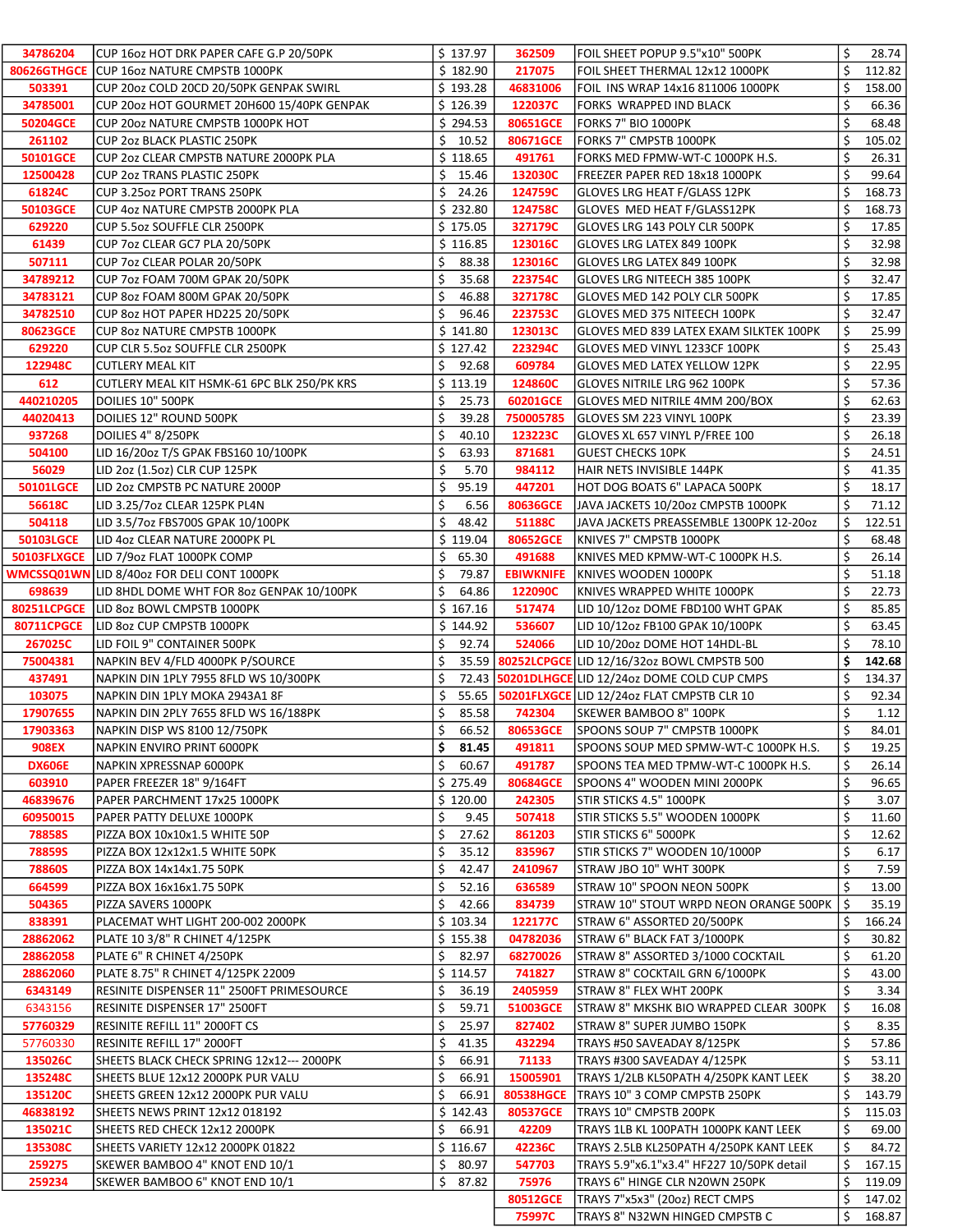| 523191           | TRAYS 8"x7.78"x2.5" HF240 4/50PK   | \$<br>107.18 |
|------------------|------------------------------------|--------------|
| <b>80535HGCE</b> | TRAYS 8.5" 3 COMP CMPSTB 200PK     | \$<br>114.11 |
| 523084           | TRAYS 9.1x6.2x2.6 HF206 4/50PK     | \$<br>103.27 |
| 522987           | TRAYS 9.2x9.1x3.1 HF200 4/50PK     | \$<br>128.45 |
| 28862082         | TRAYS HINGE FST1A 1 COMP 250PK     | \$<br>69.27  |
| 28862116         | TRAYS HINGE FST23 1 COMP 200PK     | \$<br>78.97  |
| 28862116         | TRAYS HINGE FST2A-1 COMP 200PK     | \$<br>78.97  |
| 28862017         | TRAYS HINGE FST3 3 COMP 250PK      | \$<br>64.61  |
| 28862019         | TRAYS HINGE FST5A 3 COMP LRG 200PK | \$<br>57.65  |
| 28862020         | TRAYS HINGE SAND SQ 5 500PK        | \$<br>75.22  |
| 28862033         | TRAYS HINGE SAND SQ 7 500PK        | \$<br>71.52  |
| 28862031         | TRAYS HINGE SAND SOR SO6 500PK     | \$<br>91.07  |
| 775361           | TWIST TIES 4" GREEN 2000PK         | \$<br>8.45   |